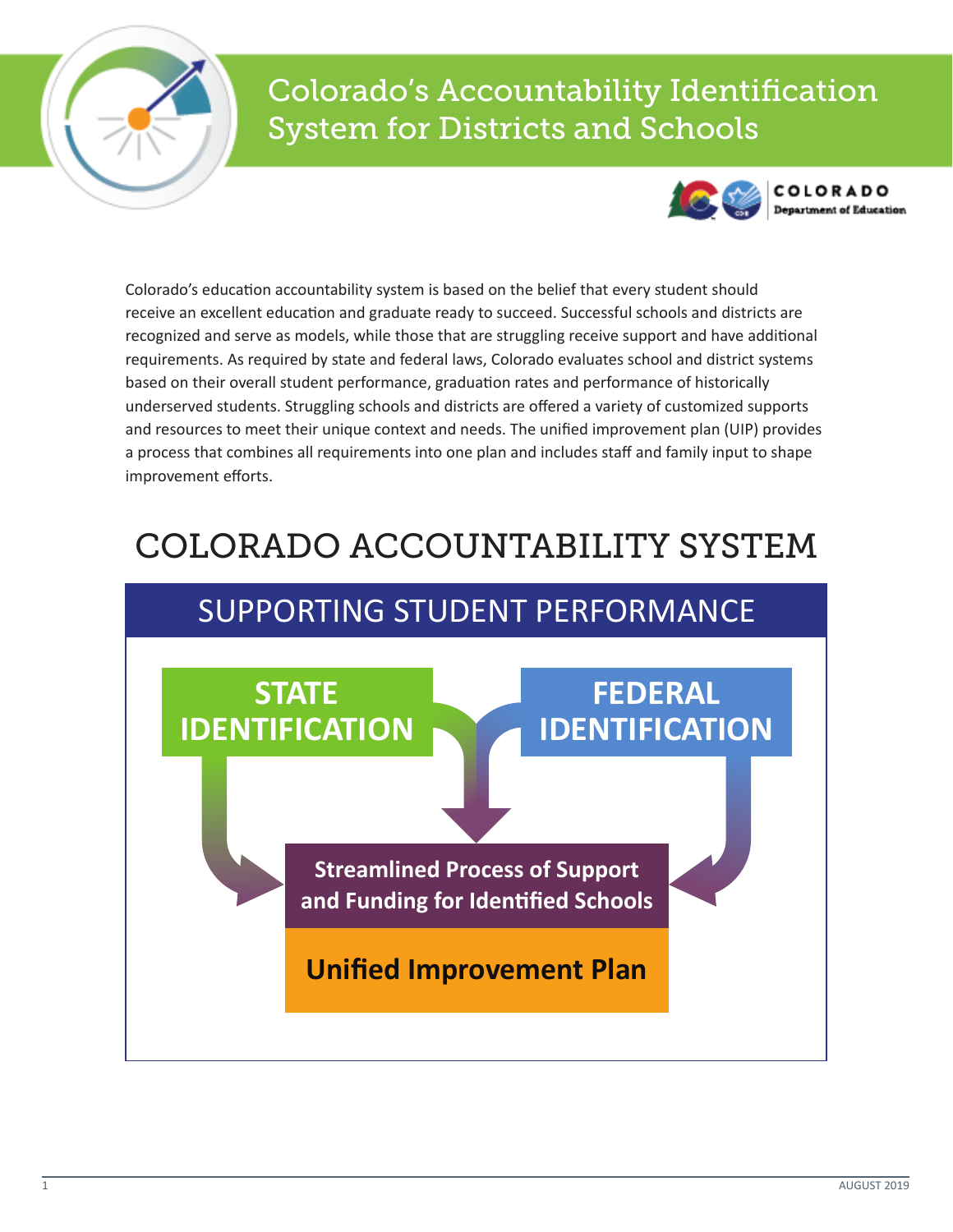



# State Identification Process

Every year, Colorado's state identification process provides school and district performance ratings to let communities know how well they are doing. The District Performance Framework (DPF) report determines an accreditation rating and School Performance Frameworks (SPF) determine school plan types. Districts may submit additional performance data to CDE through the Request to Reconsider process if they disagree with the initial rating from the state.



The ratings are based on achievement and growth on state assessments, along with postsecondary measures such as graduation rates, drop-out rates, college entrance exams and college matriculation rates. The ratings of Priority Improvement and Turnround are the two identifications that put schools and districts on the clock. The frameworks help the school district, Colorado Department of Education and State Board of Education make decisions about how to help struggling schools.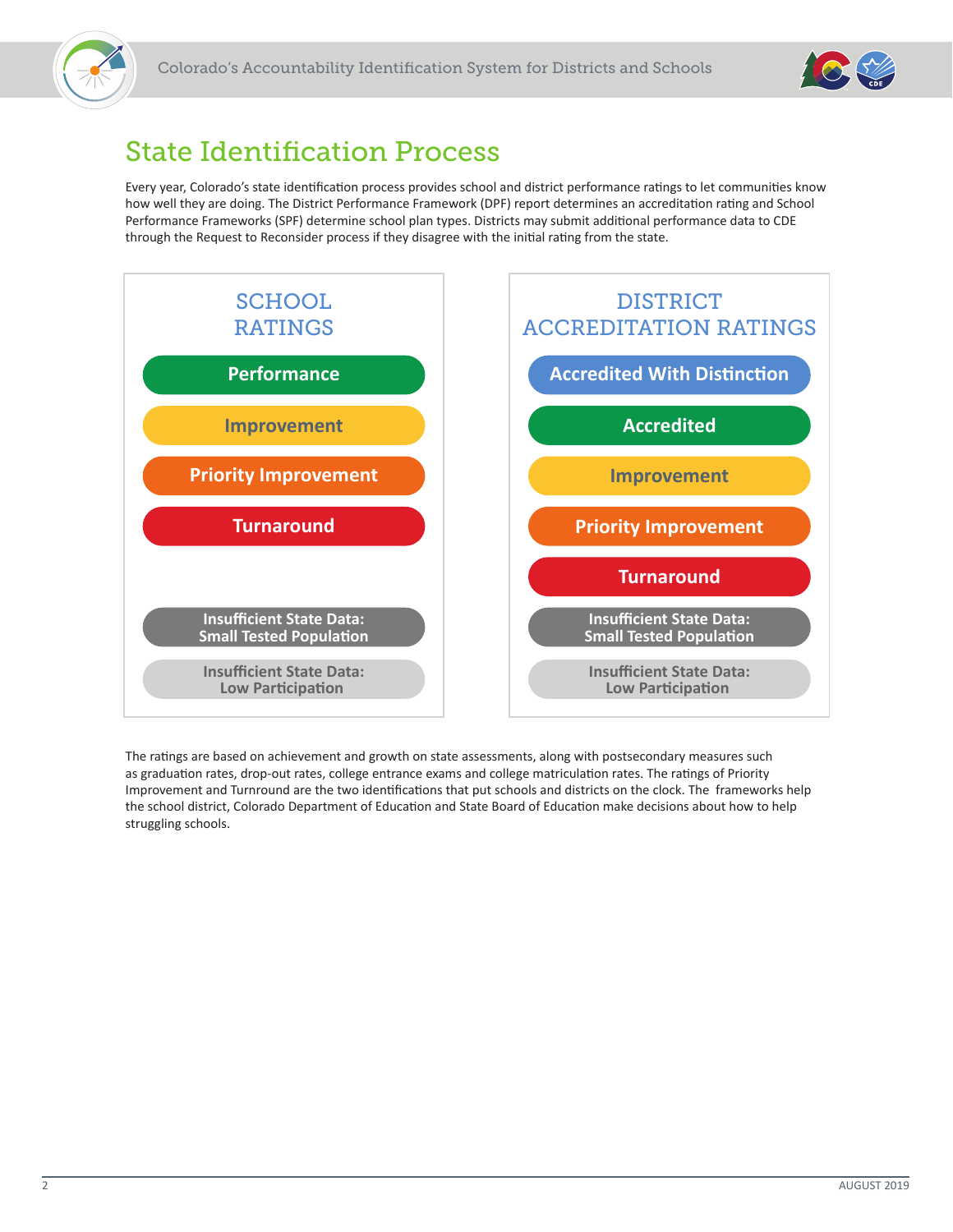



## State Assessments Used for Accountability Include:

- Colorado Measures of Academic Success (CMAS) in math and English language arts 3rd through 8th grades
- Colorado Alternate Assessment (CoAlt) in English language arts and math 3rd through 11th grades
- CMAS and CoAlt science 5th, 8th and 11th grades
- PSAT evidenced-based reading and writing and math 9th and 10th grades
- SAT evidenced-based reading and writing and math 11th grade

### **Overall school performance ratings are based on three indicators of performance:**

#### **ACADEMIC ACHIEVEMENT**



- CMAS and CoAlt English language arts, math and science
- Spanish language arts for eligible 3rd and 4th graders
- PSAT in evidence-based reading and writing and math

For all students and disaggregated student groups

For all students and disaggregated student groups

For all students and disaggregated

#### **ACADEMIC GROWTH**

**Progress students make in their achievement on assessments from one year to the next.** 

- CMAS English language arts and math
- PSAT and SAT in evidence-based reading and writing and math
- WIDA ACCESS for all students who are still learning the English language

#### **POSTSECONDARY READINESS**

**High school and district ratings depend on the following factors which indicate how well schools are preparing students for college and the workforce.** 

- **Graduation rates**
- Dropout rates
- Averages scores on the SAT

student groups

● Matriculation into a college or career certification program

How Scores are Weighted for Elementary and Middle Schools How Scores are Weighted for High Schools and Districts Academic Achievement Academic Growth **Postsecondary Readiness** 40% 60% 30% 40% 30%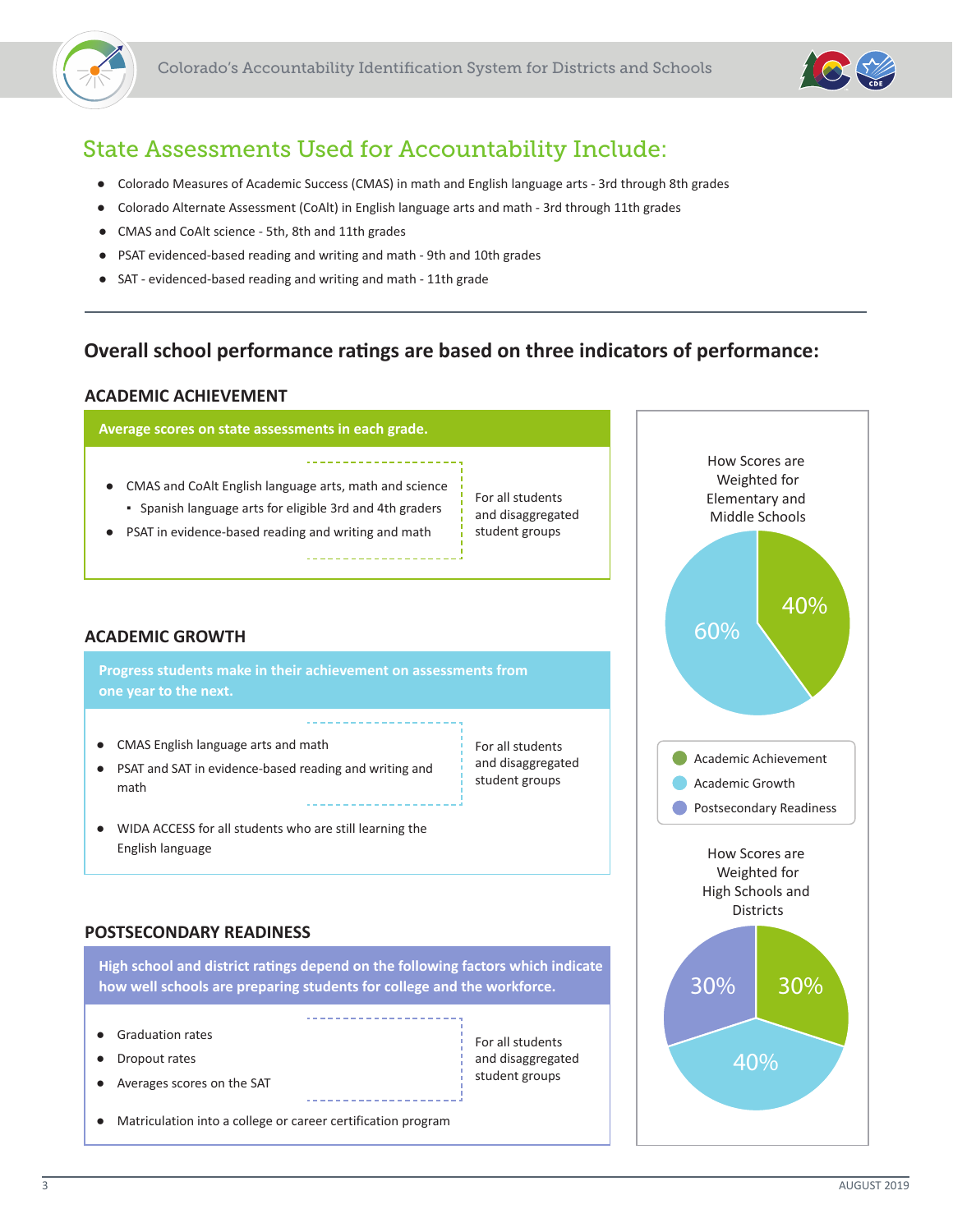



# Federal Identification Process (ESSA)

Colorado also identifies schools for support and improvement under the Elementary and Secondary Education Act, reauthorized as the Every Student Succeeds Act (ESSA). Every year, Colorado's accountability system, identifies some schools for Comprehensive, Targeted, or Additional Targeted Support and Improvement based on five indicators and the requirements of ESSA. Given that the federal ESSA indicators mirror the indicators in the state accountability system, the same data are used in identifying schools for support and improvement under ESSA where applicable and feasible.

#### **Comprehensive Support and Improvement (CS)**

- Lowest performing 5% of Title I schools
- High Schools with graduation rates below 67%
- Chronically Low Performing Student Group(s) (former A-TS that did not meet exit criteria)

#### **Targeted Support and Improvement (TS)**

- TS: Any school with at least one consistently underperforming disaggregated group
- Additional (A-TS): A subset of the TS schools are identified for Additional Targeted Support and Improvement which includes any school with at least one disaggregated group that, on its own, meets the criteria for the CS-Low Performing 5%.

### State assessment used for ESSA identification:

- Colorado Measures of Academic Success (CMAS) in math and English language arts 3rd through 8th grade
- Colorado Alternate Assessment (CoAlt) in English language arts and math- 3rd through 8th grades and 11th grade
- SAT evidenced-based reading and writing and math 11th grade
- List of approved READ Act assessments K through 2nd grades

### **Under ESSA, identification of schools for support and improvement is based on the following five indicators of performance:**

#### 1 **ACADEMIC ACHIEVEMENT**<sup>1</sup>

#### **Average scores on state assessments in each grade.**

● CMAS and CoAlt English language arts and math

- Spanish language arts for eligible 3rd and 4th graders
- SAT in evidence-based reading and writing and math
	- Schools that only serve kindergarten through second grade: based on percent of students with a significant reading deficiency (SRD)

For all students and disaggregated student groups

<sup>&</sup>lt;sup>1</sup> Under ESSA, a second set of analyses are conducted to identify schools due to participation only. In those analyses, non-participants (including parent excusals) in excess of 5% are counted as non-proficient, and assigned to the lowest possible scale score.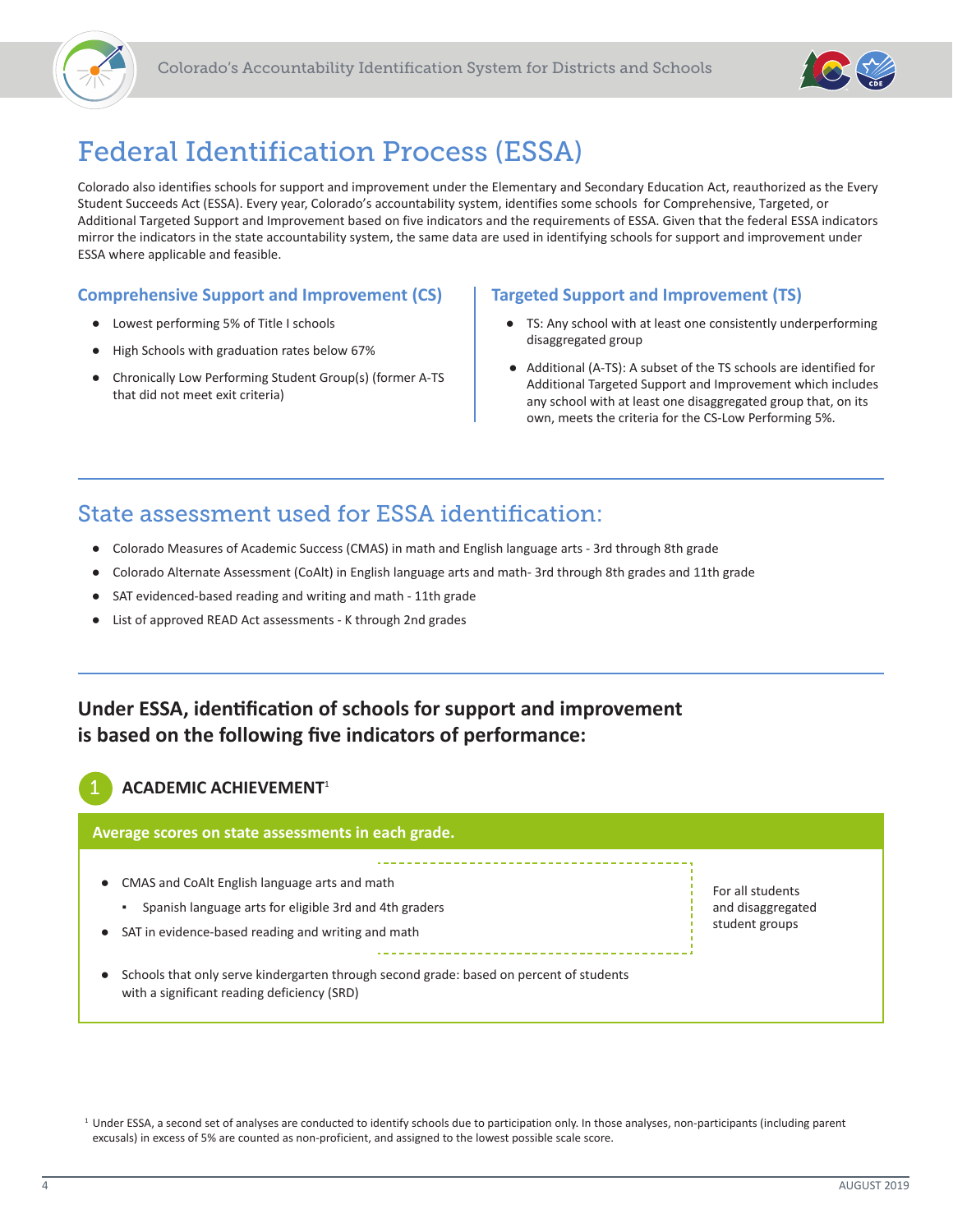



### 2 **ACADEMIC GROWTH**



Growth is calculated on the following assessments:

- CMAS English language arts and math
- SAT in evidence-based reading and writing and math

For all students and disaggregated student groups

Schools that only serve kindergarten through second grade: based on change in SRD.

3 **GRADUATION RATES**

4-year and 7-year adjusted cohort rates

For all students and disaggregated student groups

For English language

learners

4 **PROGRESS FOR ACHIEVING ENGLISH LANGUAGE PROFICIENCY**

. <u>. . . . . . . . . . . . .</u>

- WIDA ACCESS for English Language Learners
	- median growth percentiles and
	- percent of students on-track to fluency within the state-determined timeline
- Schools that only serve K-2 based on English language proficiency growth

5 **INDICATORS OF SCHOOL QUALITY OR STUDENT SUCCESS (SQSS)** 

- CMAS and CoAlt Science mean scale scores
- When available, reduction on chronic absenteeism (elementary and middle schools)
- Dropout rates (high schools)

For all students and disaggregated student groups